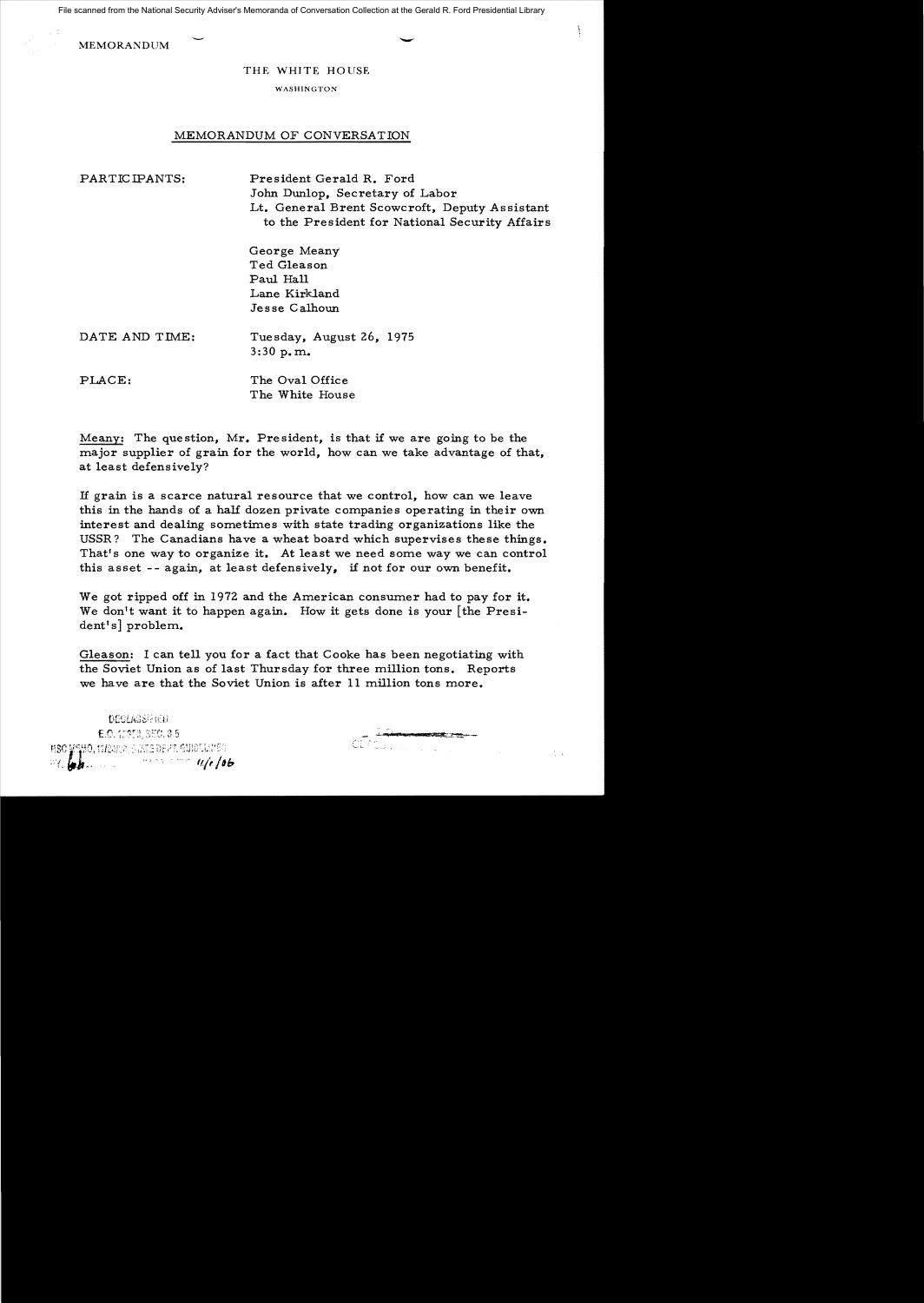Hall: We, the maritime industry, are the first victims of detente, because detente gives the Soviet Union the opportunity to steal maritime jobs. There is no way we can compete. Fesco, a Soviet company, is undercutting freight rates in the Pacific by 20 percent. We introduced legislation to correct it, and the State Department opposed it.

The President: I said to them at a very high level that there should be no more attempts to buy until I had a chance to check on our supplies. Brent, I want you to look into that.

I think our supplies will be such that we can sell more without substantial impact. So we won't get ripped off again like 1972. But any lifting of the ban must be on a gradual, phased basis.

The ban on negotiations will stay in effect until we get a better fix on where we are. We will make no more commitments, either to the Soviet Union or PL 480, at least until the September 11 crop report.

Kirkland: An episodic approach to grain sales to the Soviet Union doesn't serve the American people. We are leaving it that way to four companies and a monopoly trading company. We need to separate our foreign and domestic policy from a handful of private companies. That is the key problem for the long range. There must be a better way.

The President: I will make no further release until September 11 and it may be later. I will stay in touch with you as things develop.

What would you think about an oil-for-wheat deal with the Soviet Union?

Meany: A barter deal? That would be worth exploring.

Calhoun: Then we could cut off the grain if they cut off the oil. And the price should be right.

Hall: I think we should take a look at an arrangement like the Canadian Wheat Board. It is amazing how little anyone knows about how the present system works, and it is uncontrollable.

## The President: John?

Secretary Dunlop: Mr. President, there are three questions: One, the longterm arrangements for handling this national asset; second, dealing with the immediate problem of how much to sell; and three, the maritime issues.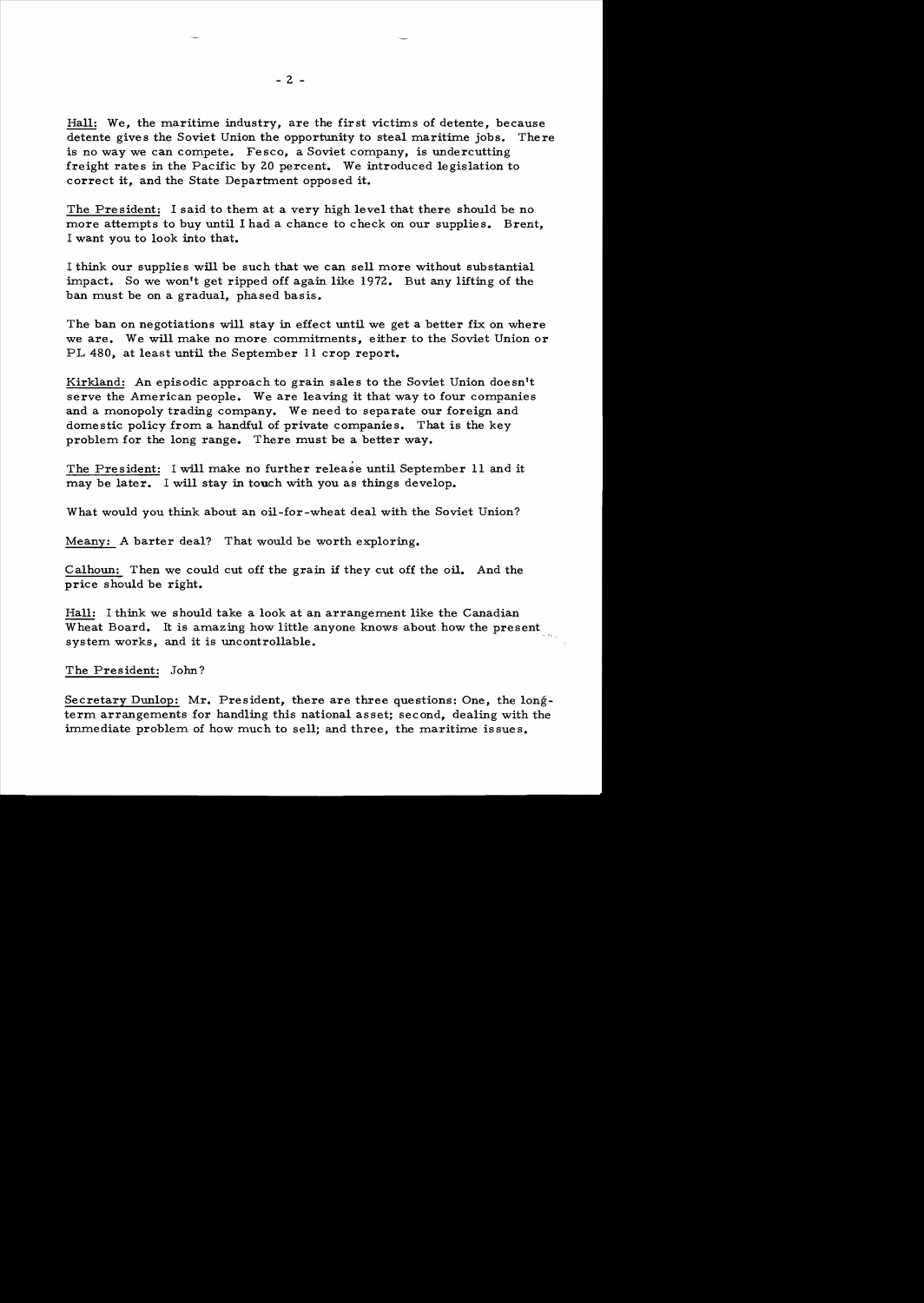Hall: Detente has been bad for the maritime industry. It means the opening up of 42 ports and the use of third-country flags.

The President: Detente will not be a one-way street. Take SALT. H we don't get it, I will ask for at least \$2 billion a year for strategic arms.

Calhoun: Detente for us has a simple definition. It gives the Soviets a chance to steal our jobs.

Meany: There is no way for American private companies to compete with companies like Fesco.

The President: I had not heard before about Fesco. I will look into it.

 $\sum_{j=1}^n \lambda_j$ 

š.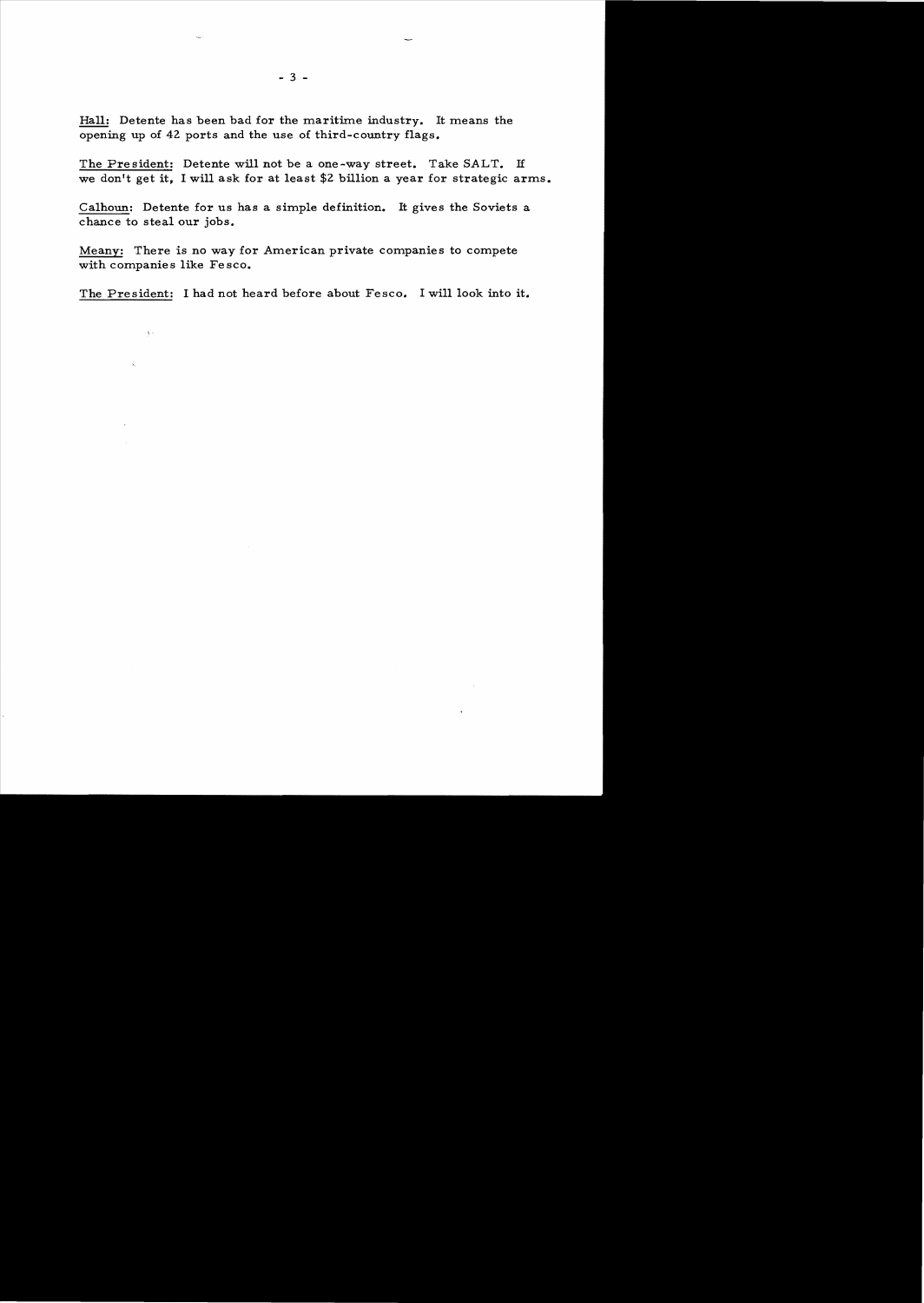white sends on the Pf Meany (Point NaM/Twd Cleason/ets) Vian Je me ou joing to be a migor supplier autiventage of That, at hast defensively. - attention with some way un en control très asset, again, et CNe got enjoyed off in 22 + me don't Fundo) (Secretas SU ces of lost Thomas for 3 incl true, Said<br>Se regation SU aptin 11 invil more. We are a fast intime of determine there ) Hall P I find at a way look loved that there should  $\overline{\mathsf{X}}\mathsf{Y}$ la vie mai attempt to by united shad a channel chick on my supplies. Schrijk om syglis will be sich trit me phoel brus. The town on energest, with stay in effect with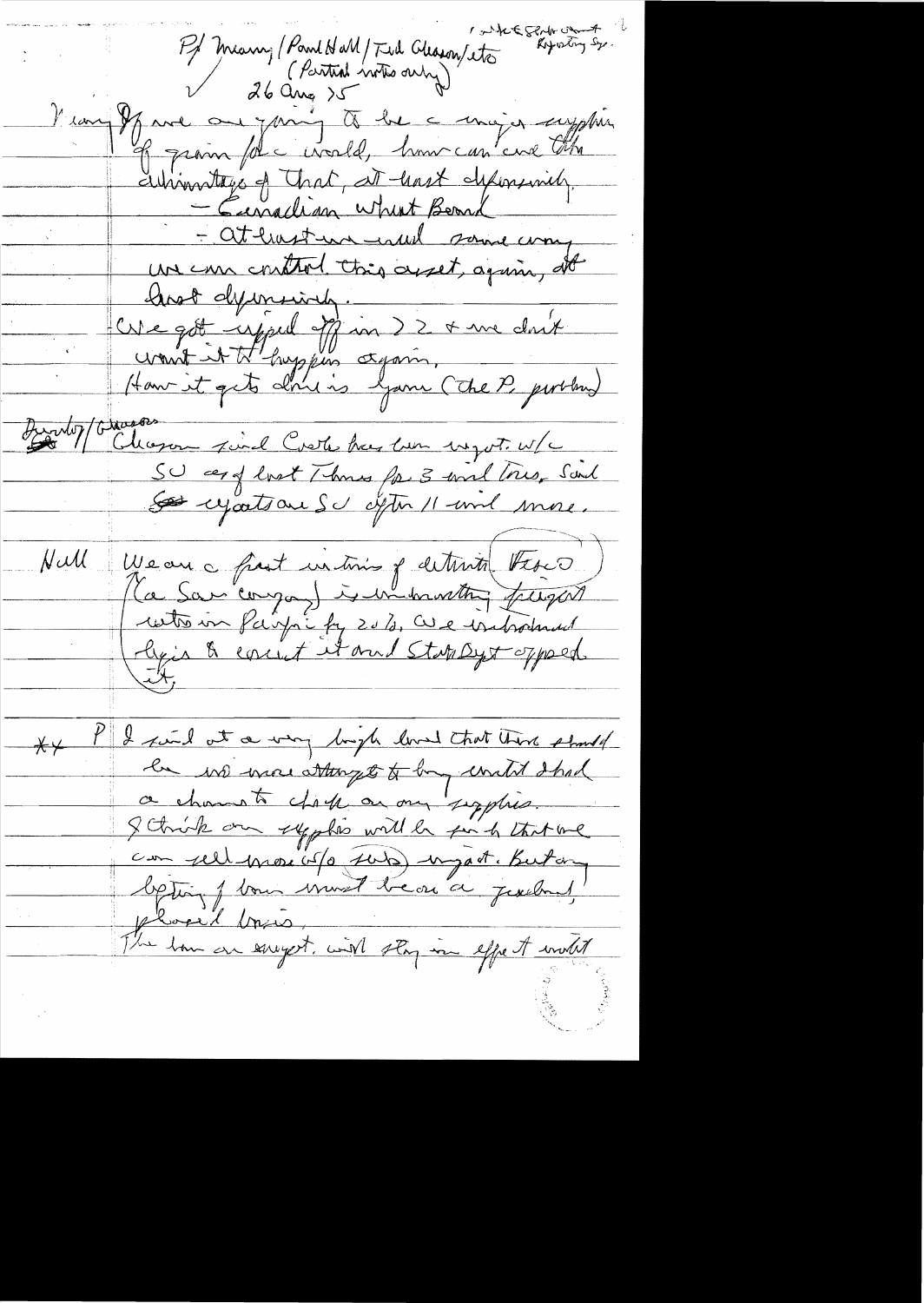we get a bottom fing on when we me. Les inon mada ma come contrato, certas to Sua PLYFO at hast unite Syricany report.<br>Kubland an speerdie opprovent & quinn pollette !! doissant en c'hon pigels. We an lum A that way of 4 écougande + a mongoly<br>trading company, commente papareth hundfuld private impassive. That is her produin pa clong compe Them<br>P Durith Mote avenue au mitil Syxer + It may be letter.<br>What would you think about on ail for what mea a barter drul? It would be worth exploring ...<br>Jesse Collection use could with a pain your ent of  $\overline{M}$ Hall Jetril we should take look at an anonyment Die Commandian What Board, It am in home hill anyone hums about home a previt Ayatre works or & I is ing arbolled of Durby (Thinan) Z Justine: (1) long term anagones for handling this und assit; (2) dealing W/L immediate part of cont imme une 4 to field situate has low ford for inaustine unbought Opening of 42 port & weed gol country play.